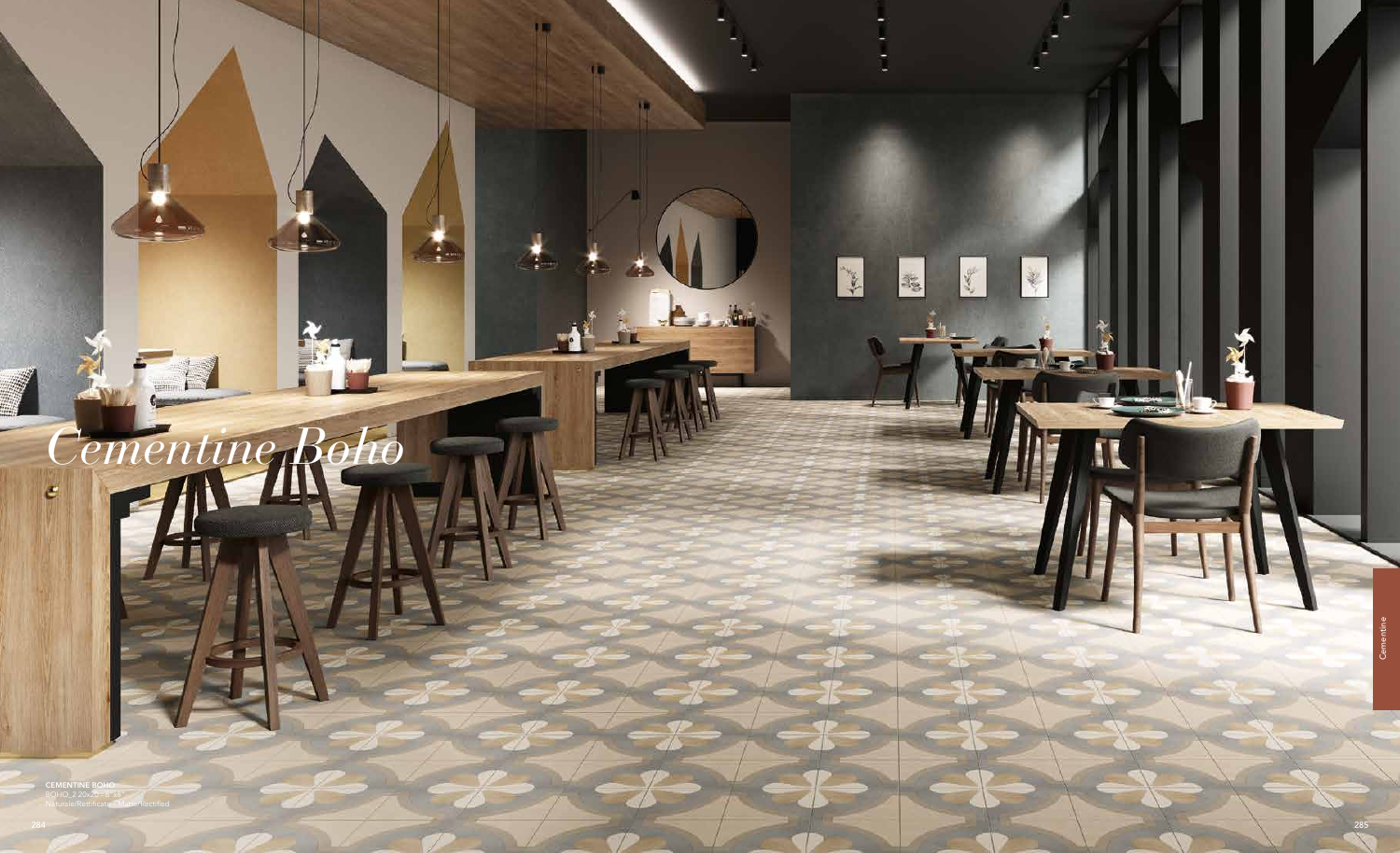Collection

 $\emph{Cementine Boho}$  Designed by SILVIA STANZANI

GRES PORCELLANATO BODY-COLOR





BOHO\_MIX BOHO\_MINI









Naturale/Rettificato Matte/Rectified Matt/Rektifiziert Matt/Rectifié













BOHO\_2 BOHO\_5



BOHO\_3 BOHO\_6